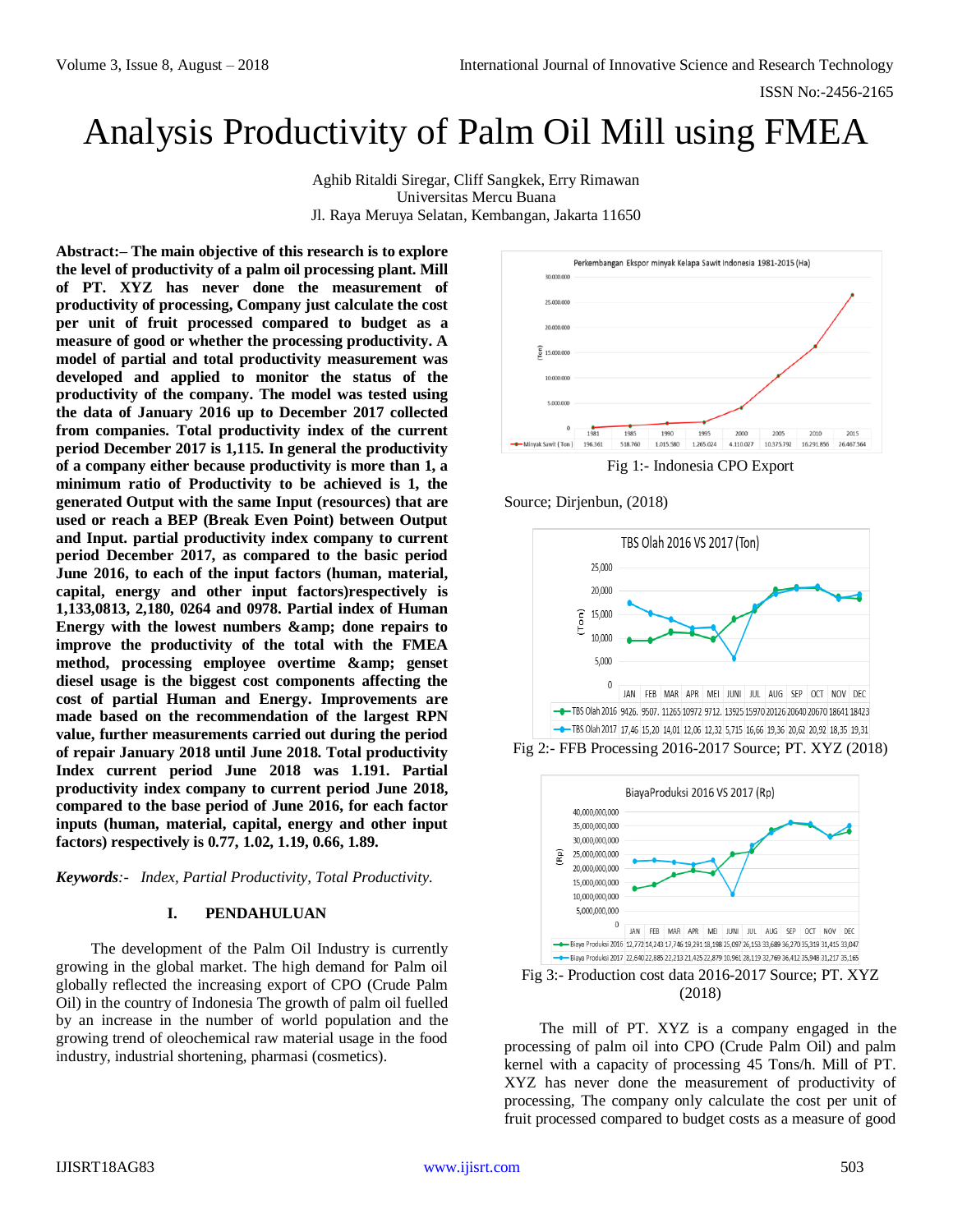or whether the processing productivity. Based on the data processing of palm oil production costs contained in the management report monthly views that spending has increased production costs and the resulting products also experienced an increase, but it does increase the cost is directly proportional to the increase in the production of a product reflects productivity has a good one. Therefore it is necessary the presence of productivity measurement to find out how the current productivity.

Productivity with regard to effectiveness and efficiency of utilization of resources (inputs) in producing output. According to Manuaba (1992a) increased productivity can be achieved by holding down the last detail all sorts of costs included in utilizing human resources (do the right thing) and increase the output of most (do the thing right). Measuring productivity can indicate the extent to which these companies can compete, because the higher the productivity of a company then increasingly have high competitiveness.

# **II. LITERATURE REVIEW**

Measurement of productivity has always been an important aspect in a company. This time, the problem of increased productivity, especially in developing countries, has become important for companies manufacturing, strategic planners, policy makers and Government become a major factor affecting the overall performance Company (Arturo, 2004).

Increase the productivity of the organization is an issue that has been used for some time and will continue to be something important. For companies manufacturing is characterized by low resource utilization (machines/equipment, labour, materials, capital, energy, time and others), productivity measurement and improvement is not only desirable but also increasingly be a requirement for the survival of the Organization (Mika, 2002).

Measurement of productivity is the quantification of both output and input production systems resources. This is a pre-requisite for increasing productivity. This shows the gap between the existing and desired status or level of productivity in manufacturing companies. Has stated that low levels of productivity in manufacturing companies imply low growth of the national economy as well as the organization.

# *FMEA*

FMEA is a structured procedure for identifying and preventing as many as possible modes of failure (failure mode). FMEA is used to identify the sources and root causes of a quality problem. According to Chrysler (1995), FMEA can be done by means of:

1. Identify and evaluate the potential failure of a product and its effect.

2. The recording process (document the process).

3. Identifying actions that could eliminate or reduce the chance of potential failure occurs.

# **III. METHODOLOGY**

The approach of this study including literature reviews, observation, discussion, and case studies. A detailed literature review of productivity measurement approach and type of measurement productivity is presented. Productivity measurement practices currently in company palm oil plantations are reviewed. Researchers have conducted field observations to see the overall work environment company, to investigate the work process and procedures, and to observe the productivity tasks practiced in the company. In addition, there are some useful discussions were held with the General Manager, production manager and supervisor at the company.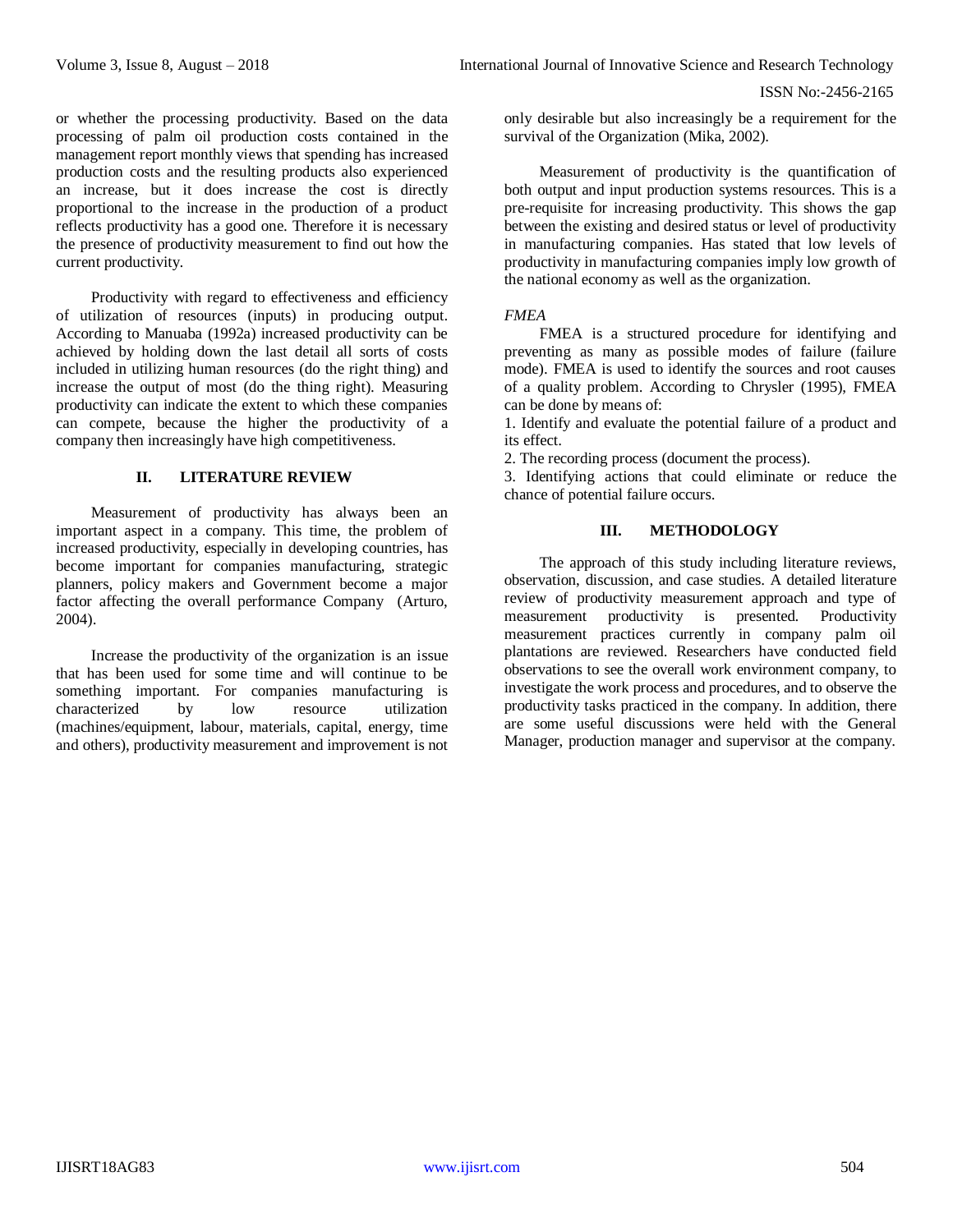

Fig 4:- Flow Chart Penelitian

# **IV. RESULTS AND DISCUSSION**

#### *A. Measurement Productivity*

Measurement of productivity is part of diagnosis identifies where improvement activities should be prioritized. It is important to perform the measurements as a basis for analysis, and also to track changes and development for program improvement. The basic purpose behind the measurement of productivity is to help practitioners understand their production process, to ensure that decisions are based on facts, to show where repairs need to be done, to show whether the improvements actually happen.

The selection of the basic period of the Month: the Month is the basis for the calculation of the growth of productivity in the company are defined to be in December 2016, because on the month can be compared directly with the criteria of the current period. January 2017. Applying the model of measurement requires the collection of each of the two quantities, that is, the price or value of each input and output. Thus, data output and input values from the company PT. X to 24 months are compiled as shown in table 1.

The author defines five partial productivity company PT. X as follows:

- Human Input: these include the values of the salary and benefits of all employees of the company.
- Input Material: This includes the major raw materials, such as oil palm fresh fruit Bunches, chemicals.
- Input: Capital maintenance costs of the plant.
- Input Energy: these include electrical power and water consumption.
- All kinds of input: the cost of support, such as tax, building maintenance, travel agency, levy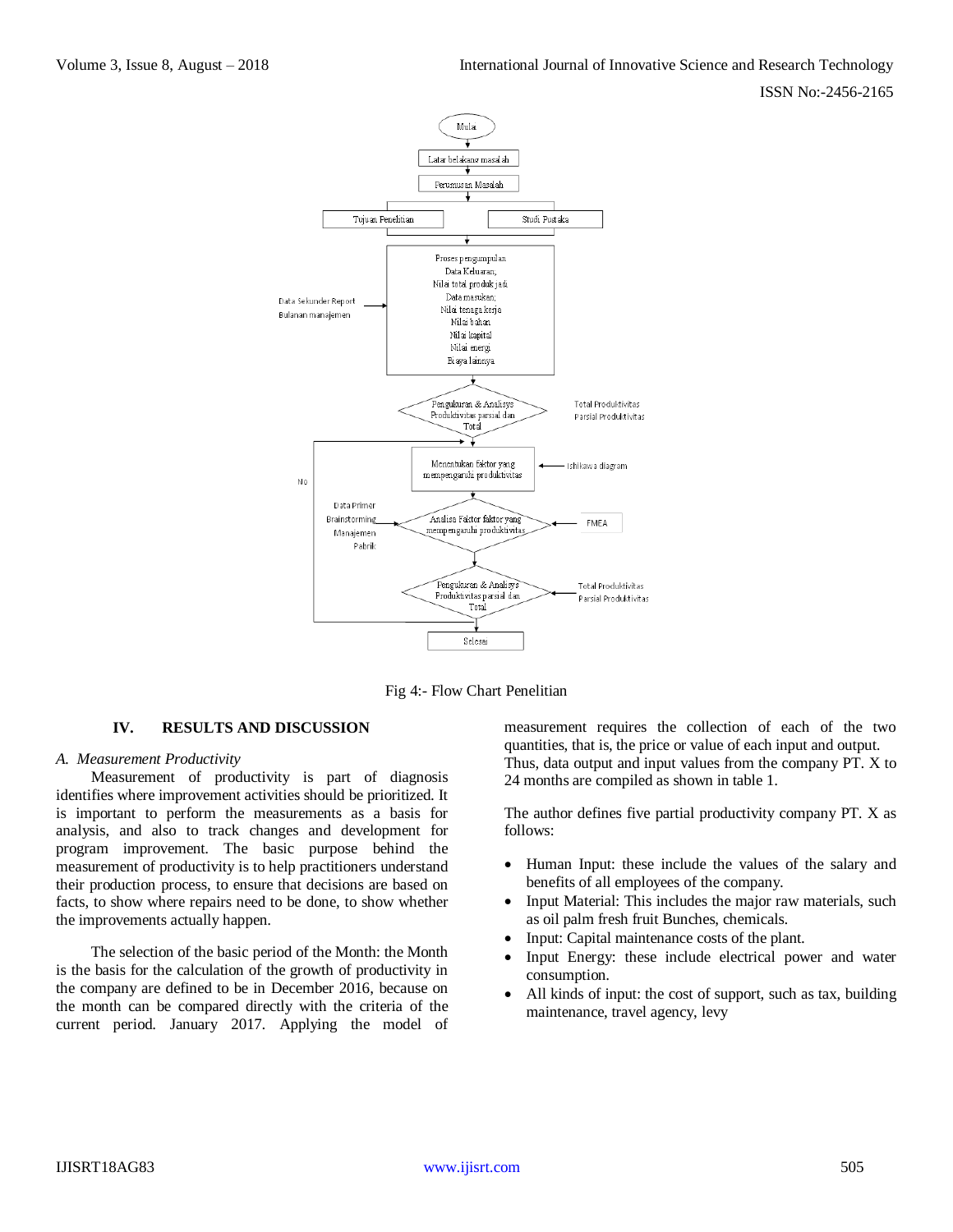| <b>Bulan</b>  | Nilai Tenaga<br>Kerja | Nilai Material | Nilai Capital | Nilai Energy | Nilai Lain - Iain | <b>Total Masukan</b> | <b>Total Keluaran</b> |
|---------------|-----------------------|----------------|---------------|--------------|-------------------|----------------------|-----------------------|
|               | Rp.1000               | Rp.1000        | Rp.1000       | Rp.1000      | Rp.1000           | Rp.1000              | Rp.1000               |
| $Jan-16$      | 279,875               | 11,943,549     | 120,477       | 210,025      | 218,449           | 12,772,375           | 14,533,755            |
| Feb-16        | 331.701               | 13,493,213     | 67,632        | 134.083      | 217.037           | 14.243.666           | 15,824,107            |
| Mar-16        | 318,278               | 17,060,227     | 67,083        | 112,084      | 188.332           | 17.746.004           | 20,082,987            |
| Apr-16        | 335,593               | 18,697,295     | 60,465        | 89.219       | 108.956           | 19,291,528           | 24,616,581            |
| Mei-16        | 291.985               | 17.222.858     | 61.475        | 388.079      | 233.751           | 18.198.149           | 21,424,067            |
| $Jun-16$      | 310.052               | 24.238.830     | 172.294       | 96.614       | 279.439           | 25.097.228           | 25.396.685            |
| Jul-16        | 330.649               | 25.531.824     | 77.623        | 109.685      | 103.844           | 26.153.625           | 30.329.664            |
| Agt- $16$     | 381,820               | 32,900,105     | 115,051       | 80,261       | 212,040           | 33,689,276           | 37,636,245            |
| Sep-16        | 375,380               | 35,427,791     | 75,255        | 181,026      | 211,446           | 36,270,899           | 44,648,977            |
| Okt-16        | 422.970               | 34,196,817     | 122.157       | 309,078      | 268,187           | 35,319,209           | 46,749,563            |
| Nov-16        | 438.480               | 30.542.151     | 82.100        | 108.880      | 243.973           | 31.415.584           | 38,864,054            |
| Des-16        | 521,121               | 31.938.875     | 110.259       | 239.677      | 237.303           | 33.047.235           | 36.825.739            |
| $Jan-17$      | 416.717               | 21,733,811     | 154,215       | 137,083      | 198.742           | 22,640,568           | 35,250,808            |
| Feb-17        | 428.404               | 21.749.031     | 214.352       | 146.422      | 346.904           | 22.885.113           | 33,439,215            |
| Mar-17        | 438,638               | 21,241,788     | 105,956       | 183,866      | 243.320           | 22,213,568           | 30,956,746            |
| Apr-17        | 408,644               | 20.686.831     | 96.902        | 141.684      | 91.446            | 21,425,508           | 26,074,682            |
| Mei-17        | 435,792               | 22,023,987     | 50,026        | 135,162      | 234,959           | 22,879,926           | 24,180,957            |
| $Jun-17$      | 392,727               | 10.020.026     | 96.857        | 142.549      | 309.401           | 10.961.560           | 11,254,193            |
| <b>Jul-17</b> | 483.191               | 27.056.608     | 107,465       | 239.760      | 232.576           | 28,119,599           | 32,013,611            |
| Agt-17        | 501.262               | 31.729.578     | 134.023       | 179.959      | 224.938           | 32.769.759           | 38.087.373            |
| Sep-17        | 524,509               | 35,293,764     | 157,623       | 243,480      | 193.467           | 36.412.843           | 43,529,581            |
| <b>Okt-17</b> | 535,110               | 34,741,321     | 115,798       | 244,780      | 311,642           | 35,948,651           | 44,190,607            |
| Nov-17        | 482,218               | 30,106,844     | 165,894       | 181.607      | 280,902           | 31,217,465           | 37,964,458            |
| Des-17        | 596,219               | 33,427,604     | 123,502       | 571,202      | 446,573           | 35, 165, 100         | 39,690,433            |

Table 1. Data untuk perhitungan produktivitas

(Source: Data Processing)

*B. Partial Productivity Current Period (December 2017)*

$$
PP_{H} = \frac{OF}{IH} = \frac{39,690,433}{596,219} = 66.57
$$
  
\n
$$
PP_{M} = \frac{OF}{IM} = \frac{39,690,433}{33,427,604} = 1.19
$$
  
\n
$$
PP_{C} = \frac{OF}{IC} = \frac{39,690,433}{123,502} = 321.38
$$
  
\n
$$
PP_{E} = \frac{OF}{IE} = \frac{39,690,433}{571,202} = 69.49
$$
  
\n
$$
PP_{X} = \frac{OF}{IX} = \frac{39,690,433}{446,573} = 88.88
$$

Thus, Partial productivity for human, material, capital, energy and others from this process was 66.57, 1.19, respectively 321.28, 69.49 and 88.88.

*C. Partial Productivity Index current period (December 2017) base on basic period June 2016.*

*Human Productivity Index*

*Material Productivity Index*

$$
PP_{H-Index} = \frac{OP_b}{OP_a} X \frac{IP_{Ha}}{IP_{Hb}} = \frac{39,690,433}{25,396,685} X \frac{310,052}{596,219} = 0.813
$$
  
OP<sub>b v</sub> IP<sub>Ma</sub> = 39,690,433 24,238,830

$$
PP_{M-Indeks} = \frac{3 - b}{OP_a} X \frac{1 - ma}{IPM_b} = \frac{3 - 5}{25,396,685} X \frac{3}{33,427,604}
$$
  
= 1.133

 $\bullet$ *Capital Productivity Index*

$$
PP_{C-Index} = \frac{OP_b}{OP_a} X \frac{IP_{Ca}}{IP_{Cb}} = \frac{39,690,433}{25,396,685} X \frac{172,294}{123,502} = 2.180
$$

 $\bullet$ *Energy Productivity Index*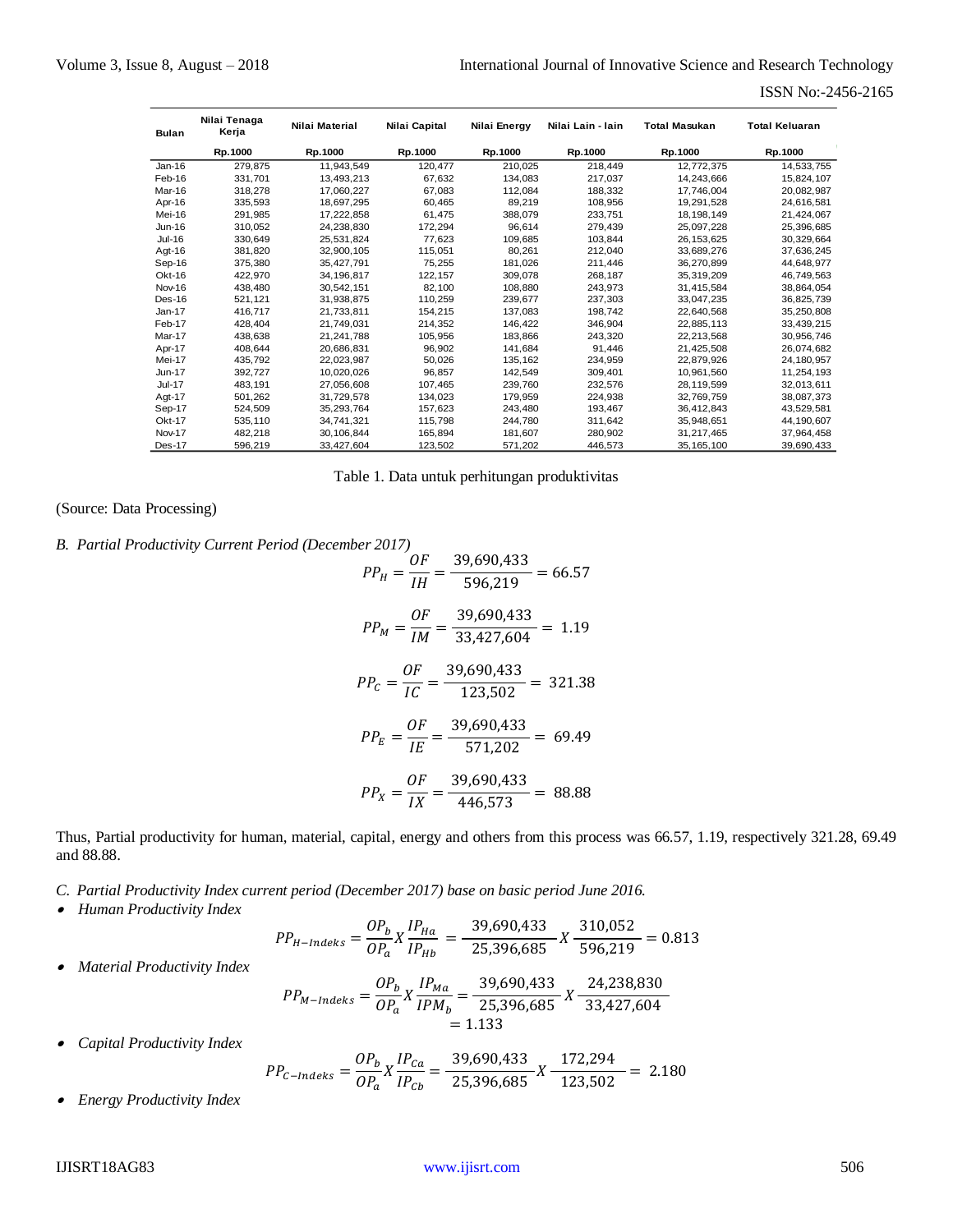$$
PP_{E-Index} = \frac{OP_b}{OP_a} X \frac{IP_{Ea}}{IP_{Eb}} = \frac{39,690,433}{25,396,685} X \frac{96,614}{571,202} = 0.264
$$

 $\bullet$ *Misccelenous Productivity Index*

$$
PP_{X-Indeks} = \frac{OP_b}{OP_a} X \frac{IP_{Xa}}{IP_{Xb}} = \frac{39,690,433}{25,396,685} X \frac{279,439}{446,573} = 0.978
$$

Thus, the Partial index of productivity for Human, Materials, Energy, Capital and Miscellenous from this process is 1,133, 0813, 2,180, 0264 and 0978.

*Total Productivity based on Total Output and partial Productivity*

The productivity of the company's total for the month to 24 as a function of total output and total input has been calculated as follows;

$$
TPF_{24} = \frac{OF}{IF} = \frac{39,690,433}{35,165,100} = 1.129
$$

*Total Productivity based on Partial productivity*

$$
TPF = \frac{1}{5}(W_{iH}PP_{iH} + W_{iM}PP_{iM} + W_{iC}PP_{iC} + W_{iE}PP_{iE} + W_{iX}PP_{iX})
$$

The first measurement of the magnitude of the weighting of each factor to the total input

$$
WH = \frac{IH}{IF} = \frac{596,219}{35,165,100} = 0.017
$$
  
\n
$$
WM = \frac{IM}{IF} = \frac{33,427,604}{35,165,100} = 0.951
$$
  
\n
$$
WC = \frac{IC}{IF} = \frac{123,502}{35,165,100} = 0.004
$$
  
\n
$$
WE = \frac{IE}{IF} = \frac{571,202}{35,165,100} = 0.016
$$
  
\n
$$
WX = \frac{IX}{IF} = \frac{446,573}{35,165,100} = 0.013
$$

*Total Productivity based on Partial Productivity*

$$
TPF = \frac{1}{5}(0.017 X 66.57 + 0.951 X 1.19 + 0.004 X 321.38 + 0.016 X 69.49 + 0.013 X 88.88)
$$
  
=  $\frac{1}{5}(1.13 + 1.13 + 1.29 + 1.11 + 1.16)$   

$$
TPF = 1.16
$$

*D. Indeks Total Produktivitas Output Input CurrentPeriod (Desember 2017)*

$$
TPF_{indeks} = \frac{OF_b}{OF_a} \times \frac{IF_a}{IF_b}
$$

$$
TPF_{indeks} = \frac{39,690,433}{25,396,679} \times \frac{25,097,228}{35,165,100} = 1.115
$$

*Total Productivity index based on Partial productivity of the Current Period (December 2017)*

$$
TPF_{indeks} = W_{iH}PP_{iH-Indeks} + W_{iM}PP_{iM-Indeks} + W_{ic}PP_{ic-Indeks} + W_{iE}PP_{iE-Indeks} + W_{ix}PP_{ix-Indeks}
$$
  
\n
$$
TPF_{indeks} = 0.017 X 0.813 + 0.951 X 1.133 + 0.004 X 2.180 + 0.16 X 0.264 + 0.013 X 0.978
$$
  
\n
$$
TPF_{indeks} = 0.014 + 1.077 + 0.009 + 0.004 + 0.013
$$
  
\n
$$
TPF_{indeks} = 1.117
$$

*Total and partial Productivity Analysis* Analysis of the partial and total productivity was conducted in the company of PT. XYZ and also a partial index of productivity index and total productivity by comparing the current period with the basic period.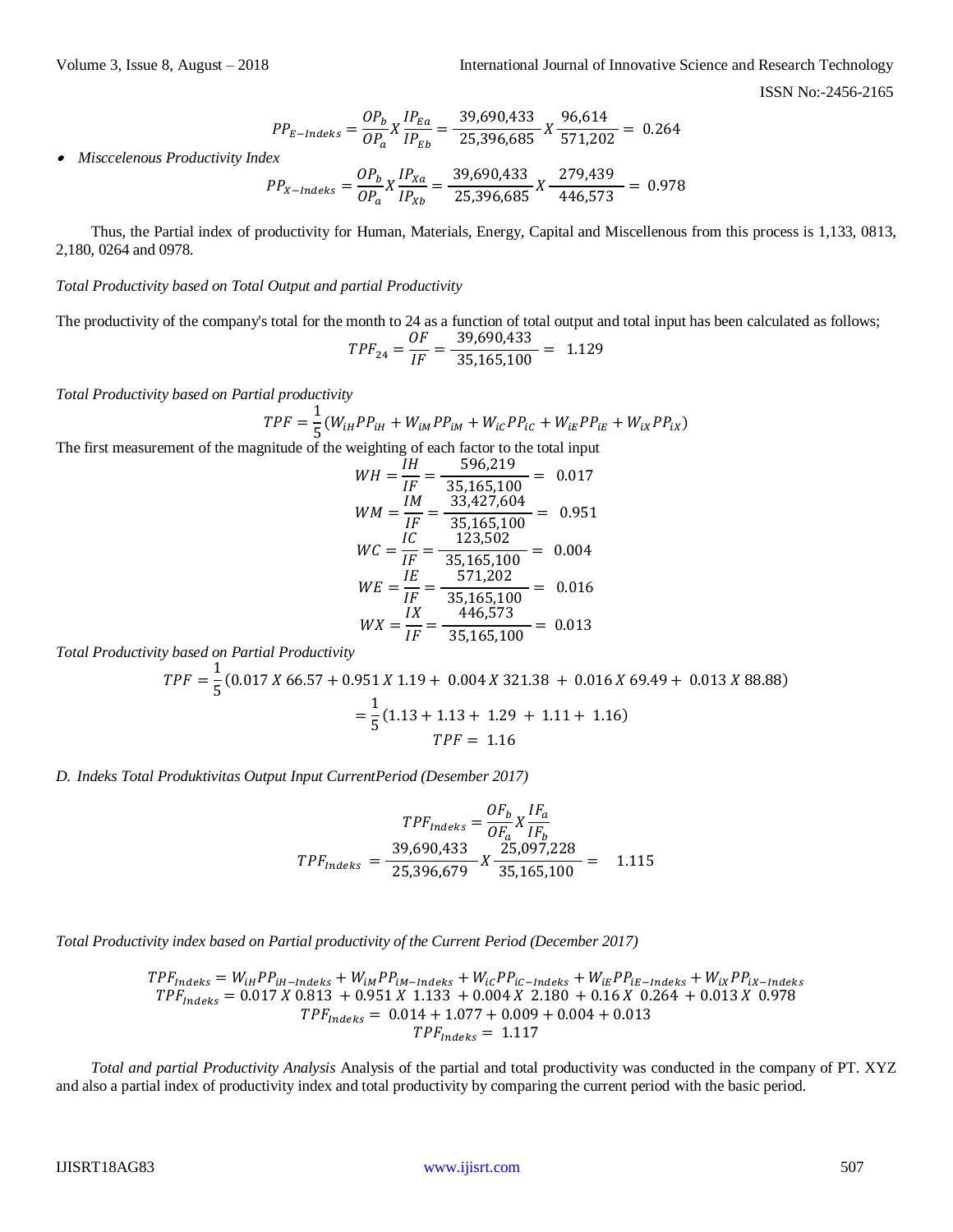|                                                          | Total    |           | Total    |
|----------------------------------------------------------|----------|-----------|----------|
| Bulan                                                    | Produkti | Bulan     | Produkti |
|                                                          | vitas    |           | vitas    |
| $Jan-16$                                                 | 1.138    | $Jan-17$  | 1.557    |
| $Feb-16$                                                 | 1.111    | $Feb-17$  | 1.461    |
| Mar-16                                                   | 1.132    | Mar-17    | 1.394    |
| Apr-16                                                   | 1.276    | Apr- $17$ | 1.217    |
| $Mei-16$                                                 | 1.177    | $Mei-17$  | 1.057    |
| $Jun-16$                                                 | 1.012    | $Jun-17$  | 1.027    |
| $Jul-16$                                                 | 1.16     | Jul-17    | 1.138    |
| Agt-16                                                   | 1.117    | Agt- $17$ | 1.162    |
| $Sep-16$                                                 | 1.231    | $Sep-17$  | 1.195    |
| $Okt-16$                                                 | 1.324    | $Okt-17$  | 1.229    |
| $Nov-16$                                                 | 1.237    | $Nov-17$  | 1.216    |
| $Des-16$                                                 | 1.115    | $Des-17$  | 1.129    |
| AVG 2016                                                 | 1.169    | AVG 2017  | 1.232    |
| $Table 2$ The Total productivity of the year $2016, 201$ |          |           |          |

Table 2. The Total productivity of the year 2016-2017 PT.XYZ

(Source: data processing)

Total productivity tends to be flutuatif, the year 2017 total productivity can be seen better if compared to 2016. The decline so far occurred in the period January 2017 of 1,557 to 1,027 in June 2017. Then increase back to November 2017 of 1,216. In the measurement of current period i.e. January 2017 decline ratio amounted to 1,129.

Calculation of total productivity index current period increase if compared to the basic period.

|           | <b>Indeks</b> |        |           | <b>Indeks</b> |        |  |  |  |
|-----------|---------------|--------|-----------|---------------|--------|--|--|--|
| Bulan     | Total         | Growth | Bulan     | Total         | Growth |  |  |  |
|           | Produkti      |        |           | Produktiv     |        |  |  |  |
|           | vitas         |        |           | itas          |        |  |  |  |
| Jan-16    | 1.124         | 11%    | Jan-17    | 1.539         | 35%    |  |  |  |
| Feb-16    | 1.098         | 9%     | $Feb-17$  | 1.444         | 31%    |  |  |  |
| Mar-16    | 1.118         | 11%    | $Mar-17$  | 1.377         | 27%    |  |  |  |
| Apr- $16$ | 1.261         | 21%    | Apr- $17$ | 1.203         | 17%    |  |  |  |
| Mei-16    | 1.163         | 14%    | Mei-17    | 1.044         | 4%     |  |  |  |
| Jun-16    | 1             | $0\%$  | Jun-17    | 1.015         | 1%     |  |  |  |
| $Jul-16$  | 1.146         | 13%    | Jul-17    | 1.125         | 11%    |  |  |  |
| Agt- $16$ | 1.104         | 9%     | Agt- $17$ | 1.149         | 13%    |  |  |  |
| $Sep-16$  | 1.216         | 18%    | $Sep-17$  | 1.181         | 15%    |  |  |  |
| $Okt-16$  | 1.308         | 24%    | $Okt-17$  | 1.215         | 18%    |  |  |  |
| $Nov-16$  | 1.223         | 18%    | $Nov-17$  | 1.202         | 17%    |  |  |  |
| Des-16    | 1.101         | 9%     | Des-17    | 1.115         | 10%    |  |  |  |

Table 3. Total Index Comparison. The productivity of the current period with the basic period.

#### (Source: Data Processing)

Current period December 2017 experienced a 10% increase when compared to the basic period June 2016, in which the basic period was a period with the most productivity is low, but if trends seen during the year 2017 productivity current period tend to increase when compared with the trend of the year 2016.

#### *E. Partial Produktivity Analysis*

Next do a partial comparison of the productivity of the current period of partial productivity with a basic period in table 4.

| Partial                             | Base Period     | Current Period | Change   | <b>Status</b> |  |
|-------------------------------------|-----------------|----------------|----------|---------------|--|
| Productivity                        | $\text{Inn-16}$ | $Des-17$       | (% )     |               |  |
| Human<br>Productivity               | 81.911          | 66.57          | $-23.04$ | Decline       |  |
| <i>Material</i><br>Productivity     | 1.048           | 1.187          | 11.71    | Growth        |  |
| Capital<br>Productivity             | 147.403         | 321.376        | 54.13    | Growth        |  |
| Energy<br>Productivity              | 262.869         | 69.486         | $-278.3$ | Decline       |  |
| <i>Miscellenous</i><br>Productivity | 90.885          | 88.878         | $-2.26$  | Decline       |  |

Table 4. Comparison of Total productivity of current period by Period basis

(Source: data processing)

Partial Productivity input material & capital showed growth with the number of  $11\%$  & 54%. But the productivity of the partial input of human energy, and miscellaneous showed decreased with the number of each-23%,-278%,-2%. In table 2 can show the growth and decline of partial productivity. This means that on a partial Human productivity, Energy, and Miscellenous is a partial influence on productivity total.

# *F. The identification of the cause factor*

To find out the factors that lead to low productivity levels used Diagram fish bone-Fishbond (cause and effect) Diagrams in Figure 3 below.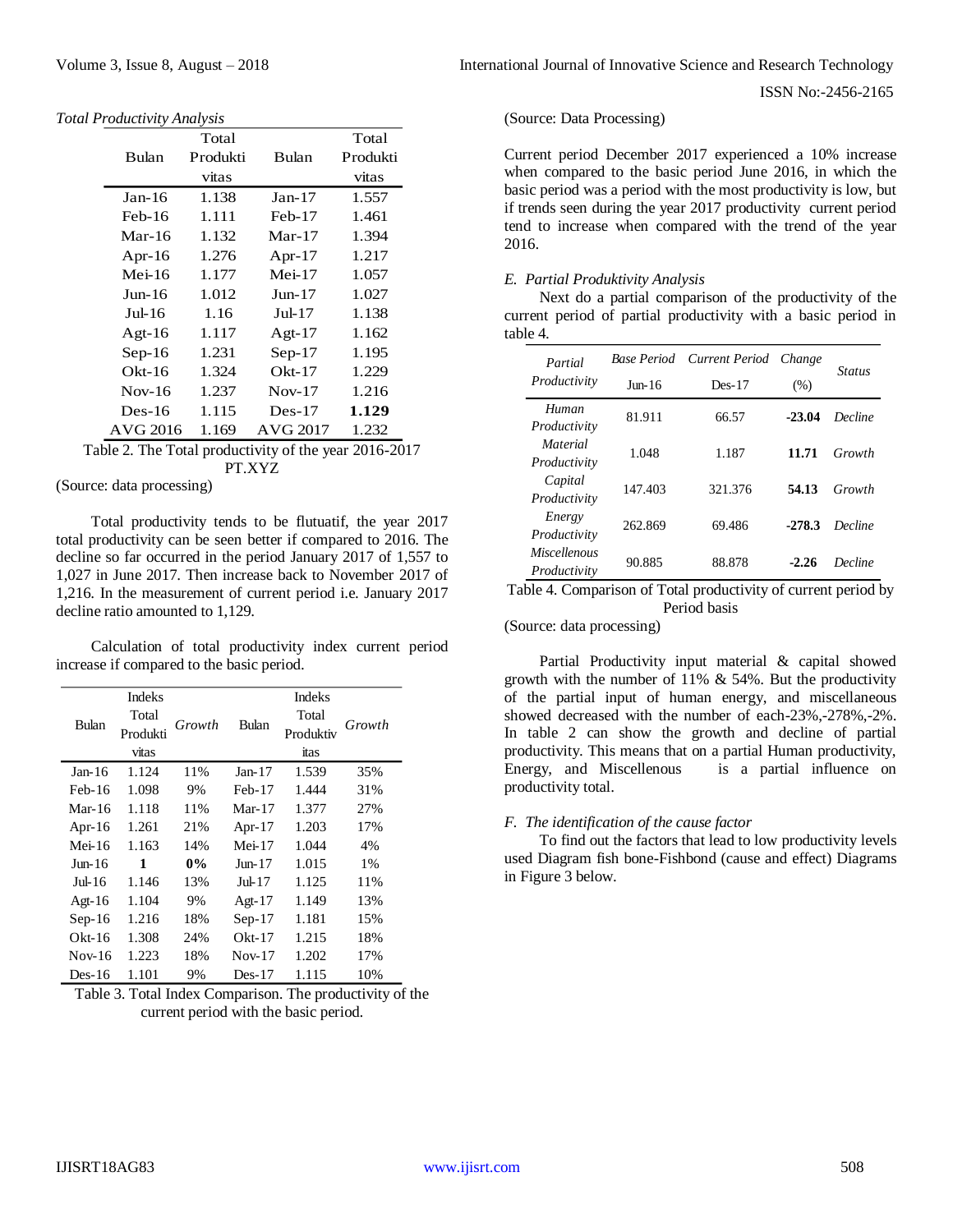

Fig 5:- Diagram ishikawa

#### *G. The Identification of Partial Productivity*

*Partial Human* 

Costs on partial Human is the cost of salaries and overtime employees of the mill. Salary and overtime are grouped into two component costs it's costs overtime &

salaries became the first person or employee salaries and overtime processing, while the second cost component namely salary and overtime are not direct or public offices, employees and mill staff. Here is a table of labor costs based on the components.

|              | Gaji      | Gaji Tidak    | Total Gaji | Lembur   | Lembur Tidak | Tota1     | Nilai Tenaga |
|--------------|-----------|---------------|------------|----------|--------------|-----------|--------------|
| Periode      | Langsung  | Langsung      |            | Langsung | Langsung     | Lembur    | Keria        |
|              | Rp0.10    | Rp0.10        | Rp0.10     | Rp0.10   | Rp0.10       | Rp0.10    | Rp 0.10      |
| Jan-16       | 112,500   | 45,011        | 157,512    | 92,194   | 30,170       | 122,363   | 279,875      |
| $Feb-16$     | 131,928   | 95,514        | 227,442    | 67,744   | 36,515       | 104,260   | 331,701      |
| $Max-16$     | 131,281   | 67.132        | 198,413    | 82,087   | 37,777       | 119,864   | 318,278      |
| $Apr-16$     | 130,542   | 104,045       | 234,587    | 63,211   | 37,795       | 101,006   | 335,593      |
| Mei-16       | 125,230   | 67.357        | 192.586    | 61.169   | 38,229       | 99.399    | 291,985      |
| $Jun-16$     | 132,466   | 77,152        | 209,617    | 59,386   | 41,049       | 100,435   | 310,052      |
| $Ju1-16$     | 128,316   | 48,757        | 177,074    | 123,711  | 29,864       | 153,575   | 330,649      |
| $Agt-16$     | 132,945   | 66,598        | 199,543    | 141,534  | 40,742       | 182,277   | 381,820      |
| $Sep-16$     | 132,918   | 47,342        | 180,260    | 134,525  | 60,595       | 195,120   | 375,380      |
| $Okt-16$     | 131,637   | 83.806        | 215,442    | 158,592  | 48,937       | 207.528   | 422,970      |
| Nov-16       | 133,895   | 92,034        | 225,929    | 146,234  | 66,316       | 212,551   | 438,480      |
| $Des-16$     | 185,181   | 126,192       | 311,373    | 139,184  | 70,564       | 209,748   | 521,121      |
| Jan-17       | 131,914   | 47,601        | 179,515    | 179,841  | 57,362       | 237,203   | 416,717      |
| $Feb-17$     | 149,351   | 75,616        | 224,967    | 162,585  | 40,852       | 203,437   | 428,404      |
| Mar-17       | 151,106   | 96,497        | 247.603    | 151,703  | 39,332       | 191,035   | 438,638      |
| $Apr-17$     | 155,312   | 87,615        | 242,927    | 148,387  | 17.331       | 165,718   | 408.644      |
| Mei-17       | 152,177   | 94,226        | 246,404    | 142,998  | 46,391       | 189,389   | 435,792      |
| Jun-17       | 183,920   | 99,379        | 283,298    | 70,155   | 39,274       | 109,429   | 392,727      |
| Ju1-17       | 162,444   | 86.956        | 249,400    | 175,780  | 58,011       | 233.791   | 483,191      |
| $Agt-17$     | 168,372   | 90,817        | 259,189    | 191,231  | 50,842       | 242,073   | 501,262      |
| $Sep-17$     | 161,654   | 129,038       | 290,692    | 187,508  | 46,309       | 233,817   | 524,509      |
| Okt-17       | 157,051   | 130,480       | 287,531    | 199,078  | 48,502       | 247,580   | 535,110      |
| Nov-17       | 151,223   | 135,190       | 286,413    | 150,981  | 44,824       | 195,805   | 482,218      |
| $Des-17$     | 158,025   | 129,085       | 287,109    | 210,495  | 98,615       | 309,110   | 596,219      |
| <b>Total</b> | 3,491,387 | 2 1 2 3 4 3 9 | 5,614,825  | 3240312  | 1,126,199    | 4,366,511 | 9981,336     |

Table 5. Input labour cost components 2016-2017

(Source: Company Data)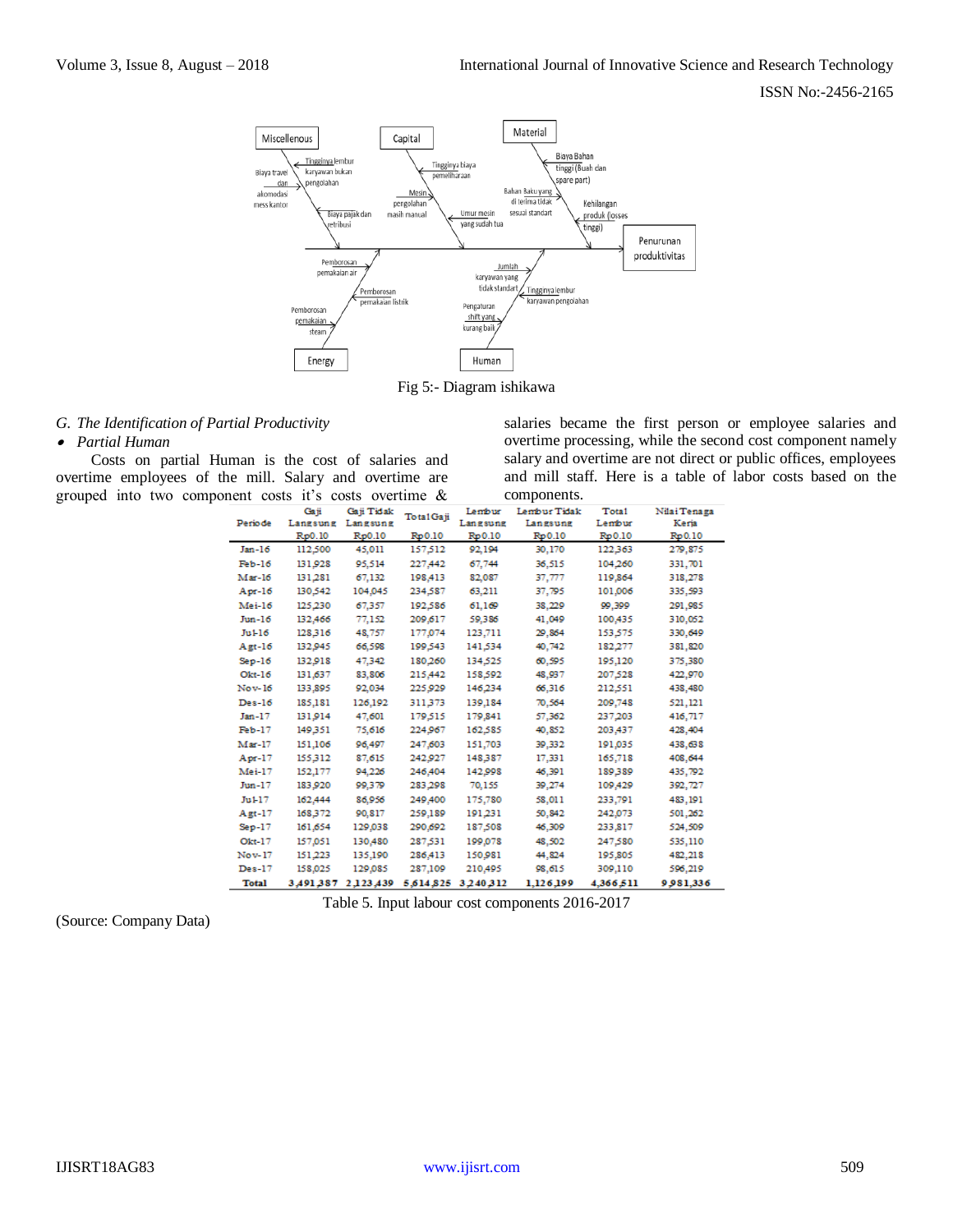# *H. Partial Energy*

Partial costs on Energy are grouped into 2 cost components, the component first cost is the cost of fuel oil (FUEL) to the vehicle and genset. The next component of the cost of water and chemical costs service &spare parts of vehicles, generator & water pump. The following table is the cost of Energy based on the components.

|              |           | <b>BBM</b> |         | Bahan     | Biaya Service | Nilai      |           |
|--------------|-----------|------------|---------|-----------|---------------|------------|-----------|
| Periode      | Genset    | Loader     | Bengkel | Total     | Kimia Air     | Spare part | Energy    |
|              | RP.1000   | RP.1000    | RP.1000 | RP.1000   | RP.1000       | RP.1000    | RP.1000   |
| $Jan-16$     | 125,440   | 9,512      | ÷,      | 134,951   | 35,879        | 39,195     | 210,025   |
| Feb-16       | 95,050    | 8.308      | ÷       | 103.359   | 29.849        | 875        | 134,083   |
| Mar-16       | 66,825    | 7,950      | 108     | 74,883    | 26,986        | 10,216     | 112,084   |
| Apr-16       | 66,468    | 7,263      | ÷       | 73,731    | 12,806        | 2,683      | 89,219    |
| Mei-16       | 84,152    | 6.961      | 260     | 91,373    | 12,544        | 284,162    | 388,079   |
| $Jun-16$     | 73,260    | 8,496      | 80      | 81,835    | 12,039        | 2,739      | 96,614    |
| Jul-16       | 53,988    | 14,832     | 99      | 68.919    | 31,687        | 9,079      | 109,685   |
| $Agt-16$     | 44,308    | 16,430     | ÷       | 60,737    | 18,567        | 957        | 80,261    |
| $Sep-16$     | 67,965    | 17,833     |         | 85,799    | 18,540        | 76,688     | 181,026   |
| $Okt-16$     | 88,723    | 18.234     | ä,      | 106,957   | 17,628        | 184,493    | 309,078   |
| $Nov-16$     | 75,259    | 15,195     | ä,      | 90,453    | 15,839        | 2,588      | 108,880   |
| $Des-16$     | 111,053   | 15,874     |         | 126,927   | 19,965        | 92,785     | 239,677   |
| $Jan-17$     | 93.125    | 13.641     | ÷       | 106.766   | 28,090        | 2,226      | 137,083   |
| Feb-17       | 100,608   | 11,950     | 164     | 112,721   | 30,608        | 3,093      | 146,422   |
| $Mar-17$     | 126,692   | 10.830     | 60      | 137.582   | 26,142        | 20,142     | 183,866   |
| Apr-17       | 113,273   | 3,661      | ÷       | 116,934   | 19,779        | 4,971      | 141,684   |
| Mei-17       | 121,523   | ÷          | ä,      | 121,523   | 12,983        | 655        | 135,162   |
| $Jun-17$     | 123,528   | 1.435      |         | 124,964   | 14,672        | 2,913      | 142,549   |
| Jul-17       | 128,232   | 16,941     | 296     | 145,469   | 28,231        | 66,060     | 239,760   |
| Agt- $17$    | 106,715   | 18,632     | ÷       | 125,347   | 21,211        | 33,401     | 179,959   |
| $Sep-17$     | 104,425   | 20,417     | ÷       | 124,842   | 21,510        | 97,128     | 243,480   |
| $Okt-17$     | 155,744   | 22,778     | 138     | 178,660   | 22,710        | 43,410     | 244,780   |
| Nov-17       | 152,520   | 18,884     | 105     | 171,509   | 10.010        | 88         | 181,607   |
| $Des-17$     | 159,800   | 19.391     | 201     | 179.393   | 24,180        | 367,629    | 571,202   |
| <b>Total</b> | 2,438,676 | 305,447    | 1,510   | 2,745,634 | 512,454       | 1,348,176  | 4,606,264 |

# Table 6. Costs of Input Energy 2016-2017

(Source: Company Data)

Table 4.9 shows that the cost of generator of 2,438,676. Further cost is the cost of repairing and 305.447 loader and 1.510. The cost of chemicals water of 512.454. Costs the costs of spare part Service 1,348,176.

# *I. Analysis of the Failure Mode and Effect Analysis (FMEA)*

Then the identification and calculation of RPN for potential failures that cause the onset of direct employee overtime costs and costs of usage of solar on table 5 and 6 as follows;



Table 7. Failure Mode Effective analysis and after a Brainstorming (Source: Data Processing)

IJISRT18AG83 [www.ijisrt.com](http://www.ijisrt.com/) 510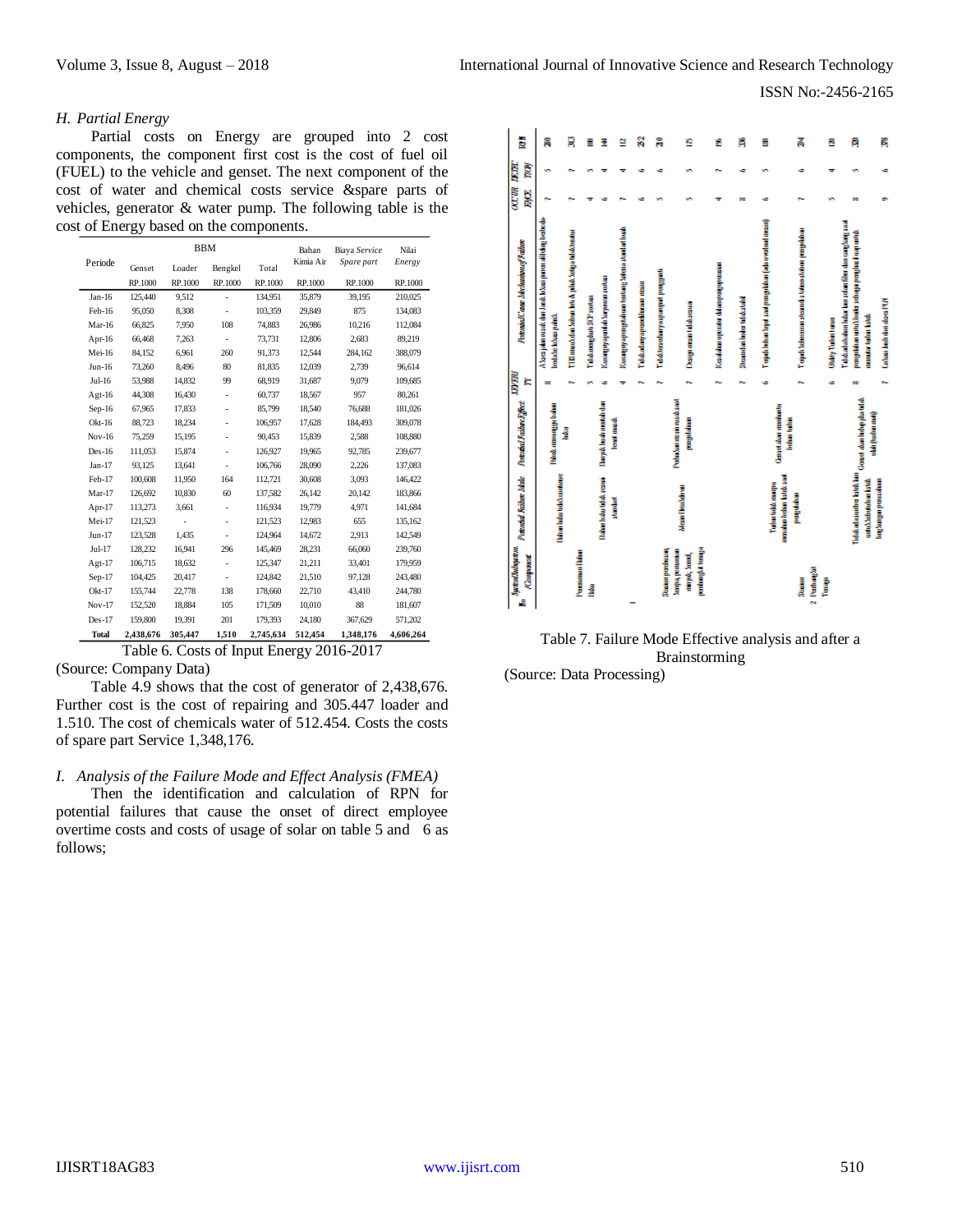| Potensial Cause Mechanism of Failure                                                                                                       | <b>RPN</b> | <b>Risk</b>                                                                                                                                          | Waste                                           | <b>Recomendation Action</b>                                                                                                                        |
|--------------------------------------------------------------------------------------------------------------------------------------------|------------|------------------------------------------------------------------------------------------------------------------------------------------------------|-------------------------------------------------|----------------------------------------------------------------------------------------------------------------------------------------------------|
| Akses jalan rusak dan Jarak lokasi panen afdeling berbeda-<br>beda ke lokasi pabrik                                                        | 280        | Pabrik akan memperlambat proses pengolahan untuk<br>menunggu TBS sehingga jamolah akan panjang dan                                                   |                                                 | Melakukan proses pengolahan dengan<br>mengggunakan 1 shift                                                                                         |
| TBS masuk dari kebun Inti & pihak ketiga tidak teratur                                                                                     | 343        | mengakibatkan lembur pengolahan akan tinggi                                                                                                          |                                                 | Mengatur ulang jam kerja pengolahan sesuai trend<br>jam masuk TBS                                                                                  |
| Tidak mengikuti SOP sortasi                                                                                                                | 100        | Buah mentah dan lewat matang mempunyai potensi                                                                                                       |                                                 | Memperketat pengawasan terhadap proses sortasi                                                                                                     |
| Kurangnya jumlah karyawan sortasi                                                                                                          | 144        | minyak dan kemel yang tidak optimal. Buah mentah                                                                                                     | Jam Lembur karyawan                             | Menambah karyawan harian jika TBS masuk tinggi                                                                                                     |
| Kurangnya pengetahuan tentang kriteria standart buah                                                                                       | 112        | akan membuat proses perebusan, proses pemipilan<br>dan pelumatan lebih lama                                                                          | pengolahan akan tinggi<br>sehingga biaya lembur | Melakukan training dan sosialisasi tentang sortasi<br>buah                                                                                         |
| Tidak adanya pemeliharaan mesin                                                                                                            | 252        |                                                                                                                                                      | karyawan pengolahan akan                        | Mengembangkan sistem maintenance                                                                                                                   |
| Tidak tersedianya sparepart pengganti                                                                                                      | 210        | Kerusakan mesin saat pengolahan akan menambah                                                                                                        | tinggi                                          | Membuat list minimun stock dan melakukan reorder<br>spare part yang kritis                                                                         |
| Design mesin tidak sesuai                                                                                                                  | 175        | jam pengolahan lebih lama, untuk mejaga kualitas<br>bahan baku TBS meisn -mesin pabrik harus ready<br>saat pengolahan                                |                                                 | Spesifikasi mesin disesuaikan dengan kebutuhan<br>material balance, seperti kapasitas pompa, power<br>motor.                                       |
| Kesalahan operator dalam pengoperasian                                                                                                     | 196        |                                                                                                                                                      |                                                 | Dilakukan trainining dan refreshment tentang SOP &<br>autonomous maintenance ke setiap operator                                                    |
| Steam dari boiler tidak stabil                                                                                                             | 336        |                                                                                                                                                      |                                                 | Memeberikan bahan bakar tambahan pada boiler<br>ketika bahan bakar dari mesin press tidak continue                                                 |
| Terjadi beban kejut saat pengolahan (ada overload mesin)                                                                                   | 180        | Saat proses pengolahan pabrik seharusnya<br>menggunakan turbin sebagai sumber listrik, akan<br>tetapi karena turbin tidak mampu menahan beban        |                                                 | Dilakukan trainining dan refreshment tentang SOP &<br>autonomous maintenance ke setiap operator<br>Selalu melalukan drain steam trap dan melakukan |
| Terjadi kebocoran steam di station-station pengolahan                                                                                      | 294        | listrik maka genset juga hidup secara paralel saat<br>pengolahan                                                                                     | Pemakain solar akan tinggi                      | penutupan valve steam setelah selesai proses<br>pengolahan dan mengganti pipa steam yang bocor<br>di proses pengolahan                             |
| Utility Turbin turun                                                                                                                       | 120        |                                                                                                                                                      |                                                 | Dilakukan perawatan rutin dan overhaul                                                                                                             |
| Tidak ada bahan bakar lain selain fiber dan cangkang saat<br>pengolahan untuk boiler sebagai penghasil uap untuk<br>memutar turbin listrik | 320        | Saat tidak ada pengolahan TBS, yaitu pada hari<br>minggu, hari libur nasional dan setelah proses<br>pengolahan selesai (turbin mati) sehingga genset |                                                 | Menggunakan bahan bakar tandan kosong untuk<br>bahan bakar boiler                                                                                  |
| Lokasi Jauh dari akses PLN                                                                                                                 | 378        | akan hidup untuk kebutuhan listrik mengganti turbin                                                                                                  |                                                 | Membuat schedule pemakaian genset untuk<br>penerangan, dengan sistem 6 hidup 2 jam mati                                                            |

# Table 8. Recommendation

#### (Source: Data Processing Brainstorming)

# *J. Measurement After Improvement*

#### *Total Productivity Analysis*

Total productivity after improvement is 1,191. Where the Total this increase productivity when compared the basic period and the period before committing to improvement. Table 9 will show the total productivity trend against basic period.

|                       | Base   | Before<br>Productivity Period Improvement |       | After Improvement         |                                           |       |
|-----------------------|--------|-------------------------------------------|-------|---------------------------|-------------------------------------------|-------|
|                       | Jun-16 | Des-17                                    |       |                           | Jan-18 Feb-18 Mar-18 Apr-18 Mei-18 Jun-18 |       |
| Total<br>Productivity | 1,012  | 1,129                                     | 1.153 | 1.13  1.138  1.256  1.257 |                                           | 1.191 |

Table 9. Comparison of Total productivity period after repair and repair before against basic period.

(Source: Data Processing)

Total productivity after repair experience a uptrend compared to the period prior to the repair. The increase productivity index after an improvement against the prior improvements each January 2018 climbed 2.08%, February 2018 rose 0.09%, rising 0.79% March, April rose 10.11%, may rose 10.18% 5.21% ride, June. When compared to the basic period June 2016, in which the basic period was a period with the lowest productivity can be said to be the current period June 2018 is the period after repair experience the increase of 15% compared to the basic period June 2016.

Total productivity index calculation result it's. 1,177. Where is the index of this productivity increase if compared to the basic period and the period before committing to improvement. Table 10 will show the total productivity trends toward the basic period.

|                       | Base   | Before<br>Productivity Period Improvement |       |                                           | After Improvement |             |  |
|-----------------------|--------|-------------------------------------------|-------|-------------------------------------------|-------------------|-------------|--|
|                       | Jun-16 | Des-17                                    |       | Jan-18 Feb-18 Mar-18 Apr-18 Mei-18 Jun-18 |                   |             |  |
| Total<br>Productivity | 1,000  | 1.101                                     | 1.139 | 1.117                                     | 1.125 1.241       | 1.242 1.177 |  |

Table 10. Comparison of total productivity index period after repair and repair before against basic period.

(Source: Data Processing)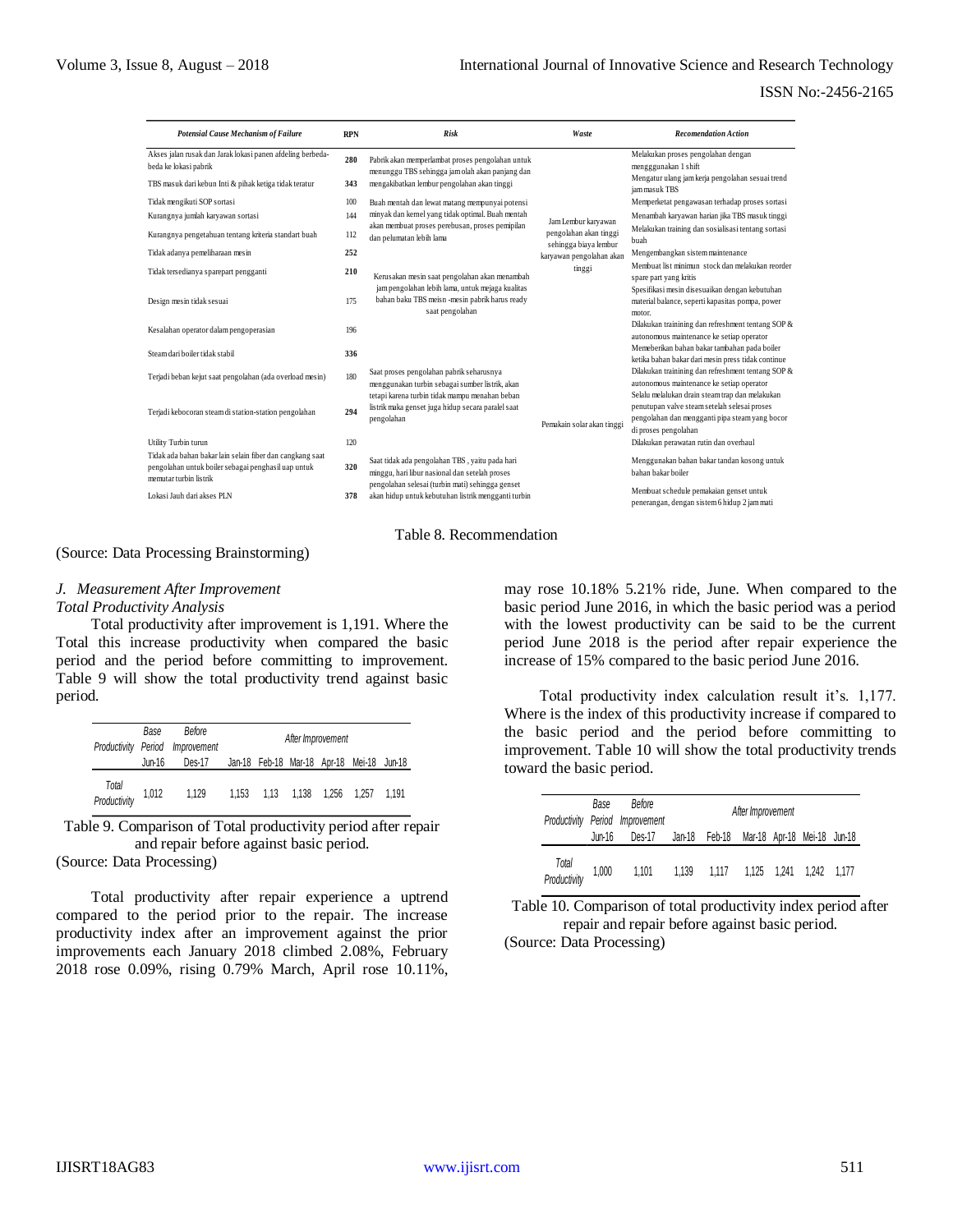The highest productivity improvements during the period was in May of 1.242 2018, while the lowest in February amounted to 1.117.

# *Partial Productivity Analysis*

Then do a comparison of partial productivity period after repair and repair before against basic period which can be show on table 11.

|                         | Base             | Before                                                                                         |                  |        |                             | After Improvement    |                                                 |                                                                                                                               |
|-------------------------|------------------|------------------------------------------------------------------------------------------------|------------------|--------|-----------------------------|----------------------|-------------------------------------------------|-------------------------------------------------------------------------------------------------------------------------------|
| Partial<br>Productivity | Period           | <i>Improvement</i>                                                                             |                  |        |                             |                      |                                                 |                                                                                                                               |
|                         | $Jun-16$         | $Des-17$                                                                                       | Jan-18           |        |                             | Feb-18 Mar-18 Apr-18 | Mei-18                                          | Jun-18                                                                                                                        |
| Human                   | 81.911           | 66.57                                                                                          | 51.857           | 44.825 | 54.652                      | 70.288               | 71.969                                          | 62.761                                                                                                                        |
| Productivity            |                  |                                                                                                |                  |        |                             |                      |                                                 |                                                                                                                               |
| <b>Material</b>         | 1.048            |                                                                                                |                  |        |                             | 1.304                | 1.307                                           |                                                                                                                               |
| Productivity            |                  | 1.187                                                                                          | 1.206            | 1.199  | 1.189                       |                      |                                                 | 1.241                                                                                                                         |
| Capital                 |                  |                                                                                                |                  |        |                             |                      |                                                 |                                                                                                                               |
| Productivity            | 147.403          | 321.376                                                                                        |                  |        |                             |                      | 181.746 121.486 182.859 265.47 365.097 149.712  |                                                                                                                               |
|                         |                  |                                                                                                |                  |        |                             |                      |                                                 |                                                                                                                               |
| Energy                  | 262.869          | 69.486                                                                                         |                  |        |                             |                      | 157.418 123.619 134.726 196.914 215.422 173.622 |                                                                                                                               |
| Productivity            |                  |                                                                                                |                  |        |                             |                      |                                                 |                                                                                                                               |
| <i>Miscellenous</i>     |                  |                                                                                                |                  |        |                             |                      |                                                 |                                                                                                                               |
| Productivity            | 90.885           | 88.878                                                                                         |                  |        |                             |                      | 142.402 80.154 157.662 161.439 109.063 171.551  |                                                                                                                               |
|                         |                  | f partial productivity period after repair and repair before against basic period.             |                  |        |                             |                      |                                                 |                                                                                                                               |
|                         |                  | improvement on the Human factors of the lowest was in February 2018 of 44.82 and most in       |                  |        |                             |                      |                                                 |                                                                                                                               |
|                         |                  | al as the lowest February 2018 amounting to 1.19 and most high may 2018 of 1.30. Factors of    |                  |        |                             |                      |                                                 |                                                                                                                               |
|                         |                  | 48 and most in may 2018 of 365.09. Energy factor is the lowest February 2018 of 123.61 and     |                  |        |                             |                      |                                                 |                                                                                                                               |
|                         |                  | us factor least February 2018 of 80.15 and most big in June 2018 of 171.55.                    |                  |        |                             |                      |                                                 |                                                                                                                               |
|                         |                  |                                                                                                |                  |        |                             |                      |                                                 |                                                                                                                               |
|                         |                  | of productivity after the repair period and before the improvement of the base period shown in |                  |        |                             |                      |                                                 |                                                                                                                               |
|                         |                  |                                                                                                |                  |        |                             |                      |                                                 |                                                                                                                               |
|                         | <b>Base</b>      | <b>Before</b>                                                                                  |                  |        |                             |                      |                                                 |                                                                                                                               |
| Partial<br>Productivity | Period<br>Jun-16 | Improve<br>Des-17                                                                              | Jan-18<br>Feb-18 |        | After Improvement<br>Mar-18 | Apr-18               | $Mei-18$                                        | Jun-18                                                                                                                        |
| Human                   |                  |                                                                                                |                  |        |                             |                      |                                                 |                                                                                                                               |
| Productivity            | 1                | 0.86                                                                                           | 0.63             | 0.55   | 0.67                        | 0.86                 | 0.88                                            | 0.77                                                                                                                          |
| Indices<br>Material     |                  |                                                                                                |                  |        |                             |                      |                                                 |                                                                                                                               |
| Productivity<br>Indices | 1                | 1.1                                                                                            | 1.15             | 1.15   | 1.14                        | 1.25                 | 1.25                                            | 1.19                                                                                                                          |
| Capital                 |                  |                                                                                                |                  |        |                             |                      |                                                 |                                                                                                                               |
| Productivity<br>Indices | 1                | 2.27                                                                                           | 1.23             | 0.82   | 1.24                        | 1.8                  | 2.48                                            | 1.02                                                                                                                          |
| Energy                  |                  |                                                                                                |                  |        |                             |                      |                                                 |                                                                                                                               |
| Productivity<br>Indices | 1                | 0.59                                                                                           | 0.6<br>0.47      |        | 0.51                        | 0.75                 | 0.82                                            | 0.66                                                                                                                          |
| Miscellenous            |                  |                                                                                                |                  |        |                             |                      |                                                 |                                                                                                                               |
| Productivity<br>Indices | 1                | 1.71                                                                                           | 1.57<br>0.88     |        | 1.74                        | 1.78                 | 1.2                                             | 1.89                                                                                                                          |
|                         |                  | ial productivity period after repair and improvement against the basic Period before.          |                  |        |                             |                      |                                                 |                                                                                                                               |
|                         |                  |                                                                                                |                  |        |                             |                      |                                                 |                                                                                                                               |
|                         |                  |                                                                                                |                  |        |                             |                      |                                                 |                                                                                                                               |
|                         |                  | improvement on the                                                                             |                  |        |                             |                      |                                                 | V.                                                                                                                            |
|                         |                  | uary 2018 of 0.55 and                                                                          |                  |        |                             |                      |                                                 |                                                                                                                               |
|                         |                  | of the Material as the                                                                         |                  |        |                             |                      |                                                 | The productivity of the Total December 2017 which is                                                                          |
|                         |                  | 1 1.14 in may 2018 of                                                                          |                  |        |                             |                      |                                                 | the current period based on total output input of 1,129. While                                                                |
|                         |                  | ary 2018 amounted to                                                                           |                  |        |                             |                      |                                                 | total productivity index of the current period is the month of                                                                |
|                         |                  | . Energy factor is the                                                                         |                  |        |                             |                      |                                                 | December 2017 is 1,115. But partial productivity factor                                                                       |
|                         |                  | n may 2018 amounted                                                                            |                  |        |                             |                      |                                                 | human energy, and miscellenous showed decreased with the                                                                      |
|                         |                  | ary 2018 of 0.88 and                                                                           |                  |        |                             |                      |                                                 | number of each - 23%, - 278%, - 2%. Repair biaya                                                                              |
|                         |                  |                                                                                                |                  |        |                             |                      |                                                 | berdasarkan analysis FMEA and the factors that most affect                                                                    |
|                         |                  |                                                                                                |                  |        |                             |                      |                                                 |                                                                                                                               |
|                         |                  |                                                                                                |                  |        |                             |                      |                                                 | employees ' overtime is the engine breakdown during                                                                           |
|                         |                  |                                                                                                |                  |        |                             |                      |                                                 | processing and raw material do not continue. Whereas the use<br>of diesel genset which most affect the turbine is not able to |

Table 11. Comparison of partial productivity period after repair and repair before against basic period. (Source: Data Processing)

Table 11 productivity after partial improvement on the Human factors of the lowest was in February 2018 of 44.82 and most in may 2018 of 71.96. Factor of the Material as the lowest February 2018 amounting to 1.19 and most high may 2018 of 1.30. Factors of Capital the lowest February 2018 of 121.48 and most in may 2018 of 365.09. Energy factor is the lowest February 2018 of 123.61 and most in may 2018 of 215.42. Miscellenous factor least February 2018 of 80.15 and most big in June 2018 of 171.55.

Then a comparison of the partial index of productivity after the repair period and before the improvement of the base period shown in table 12.

| Partial        | Base<br>Period | <b>Before</b><br><i>Improve</i> |        | After Improvement |          |           |        |        |  |
|----------------|----------------|---------------------------------|--------|-------------------|----------|-----------|--------|--------|--|
| Productivity   | $Jun-16$       | $Des-17$                        | Jan-18 | Feb-18            | $Mar-18$ | Apr- $18$ | Mei-18 | Jun-18 |  |
| Human          |                |                                 |        |                   |          |           |        |        |  |
| Productivity   | 1              | 0.86                            | 0.63   | 0.55              | 0.67     | 0.86      | 0.88   | 0.77   |  |
| Indices        |                |                                 |        |                   |          |           |        |        |  |
| Material       |                |                                 |        |                   |          |           |        |        |  |
| Productivity   | 1              | 1.1                             | 1.15   | 1.15              | 1.14     | 1.25      | 1.25   | 1.19   |  |
| <b>Indices</b> |                |                                 |        |                   |          |           |        |        |  |
| Capital        |                |                                 |        |                   |          |           |        |        |  |
| Productivity   | 1              | 2.27                            | 1.23   | 0.82              | 1.24     | 1.8       | 2.48   | 1.02   |  |
| <b>Indices</b> |                |                                 |        |                   |          |           |        |        |  |
| Energy         |                |                                 |        |                   |          |           |        |        |  |
| Productivity   | 1              | 0.59                            | 0.6    | 0.47              | 0.51     | 0.75      | 0.82   | 0.66   |  |
| <b>Indices</b> |                |                                 |        |                   |          |           |        |        |  |
| Miscellenous   |                |                                 |        |                   |          |           |        |        |  |
| Productivity   | 1              | 1.71                            | 1.57   | 0.88              | 1.74     | 1.78      | 1.2    | 1.89   |  |
| Indices        |                |                                 |        |                   |          |           |        |        |  |

Table 12. Comparison of partial productivity period after repair and improvement against the basic Period before. (Source: Data Processing)

Table 12 productivity after partial improvement on the Human factors of the lowest was in February 2018 of 0.55 and the most in may 2018 of 0.88. Factor of the Material as the lowest March 2018 of the most high and 1.14 in may 2018 of 2.48. Factors of Capital the lowest February 2018 amounted to 0.82 and the most in may 2018 of 2.48. Energy factor is the lowest February 2018 of 0.47 and most in may 2018 amounted to 0.82. Miscellenous factor least February 2018 of 0.88 and the greatest in June 2018 of 1.20.

# **V. CONCLUSION**